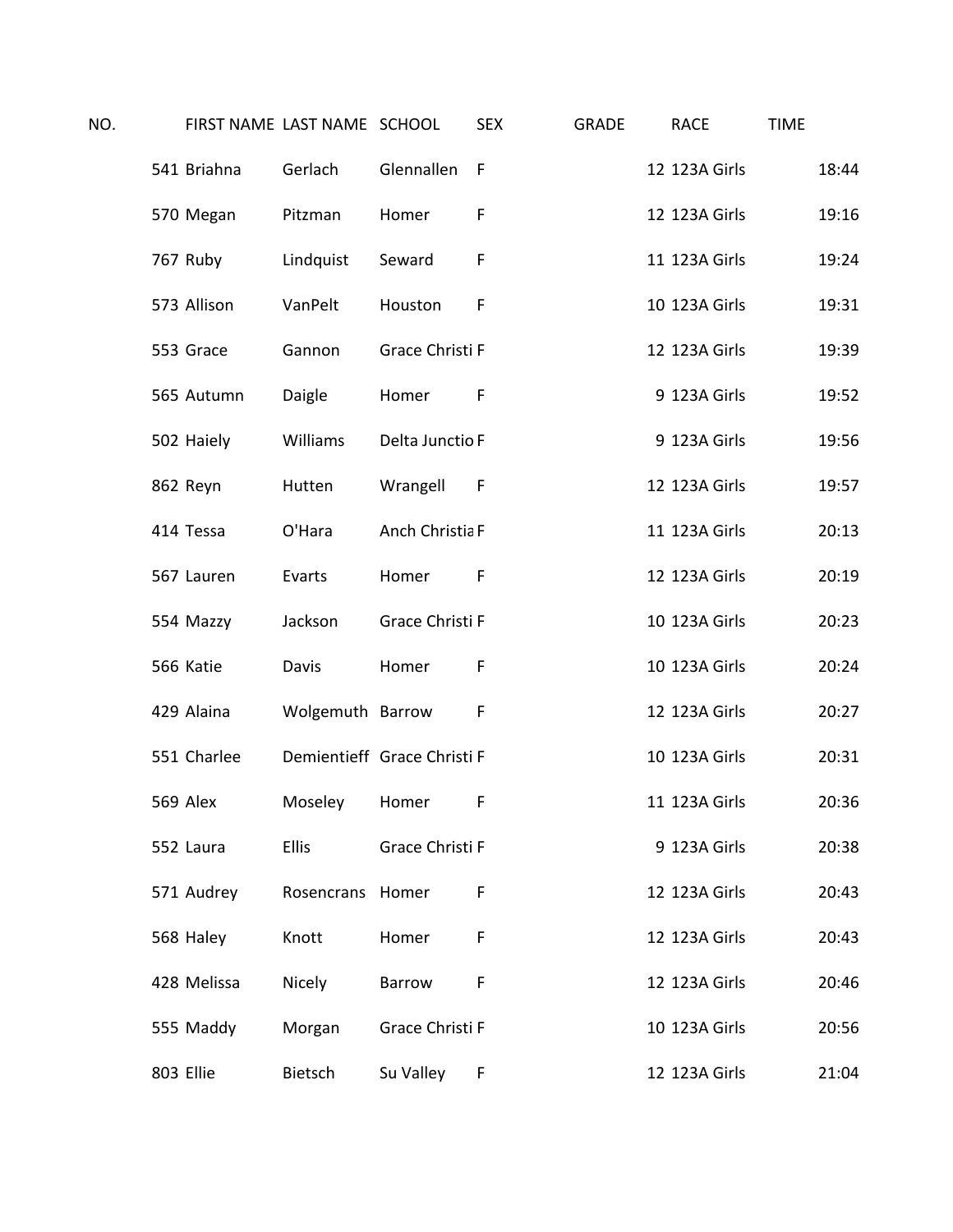| 550 Grace       | Annett    | Grace Christi F |              | 10 123A Girls | 21:07 |
|-----------------|-----------|-----------------|--------------|---------------|-------|
| 721 Kayleigh    | Eddy      | Petersburg F    |              | 12 123A Girls | 21:32 |
| 707 Jayne       | Hanna     | Nuniwarmiut F   |              | 12 123A Girls | 21:35 |
| 720 Shyla       | Cook      | Petersburg F    |              | 11 123A Girls | 21:36 |
| 768 Sadie       | Lindquist | Seward          | F            | 10 123A Girls | 21:40 |
| 770 Emma        | Moore     | Seward          | F            | 11 123A Girls | 21:40 |
| 719 Melanie     | Chase     | Petersburg      | $\mathsf{F}$ | 9 123A Girls  | 21:41 |
| 701 Carol       | Hailstone | Noorvik         | F            | 123A Girls    | 21:47 |
| 556 Brooke      | Plaster   | Grace Christi F |              | 123A Girls    | 21:50 |
| 542 Gloria      | Jacobson  | Glennallen F    |              | 11 123A Girls | 22:03 |
| 811 Evelyn (EJ) | Rochon    | Unalakleet F    |              | 123A Girls    | 22:05 |
| 781 Ayla        | McNeilley | Sitka           | F            | 11 123A Girls | 22:06 |
| 531 Sarah       | Brown     | Galena          | F            | 12 123A Girls | 22:08 |
| 418 Emily       | Tedrick   | Anch Christia F |              | 9 123A Girls  | 22:18 |
| 416 Destiny     | Reimers   | Anch Christia F |              | 9 123A Girls  | 22:23 |
| 537 Naomi       | Sam       | Galena          | F            | 11 123A Girls | 22:23 |
| 443 Dorothy     | Bukowski  | Bethel          | F            | 11 123A Girls | 22:26 |
| 771 Coral       | Petrosius | Seward          | F            | 10 123A Girls | 22:26 |
| 769 Tanis       | Lorring   | Seward          | F            | 10 123A Girls | 22:26 |
| 415 Mary Kate   | Parks     | Anch Christia F |              | 10 123A Girls | 22:35 |
| 557 Marirose    | Evenden   | Haines          | F            | 9 123A Girls  | 22:37 |
| 403 Danielle    | Pasitnak  | Akiachak        | F            | 9 123A Girls  | 22:38 |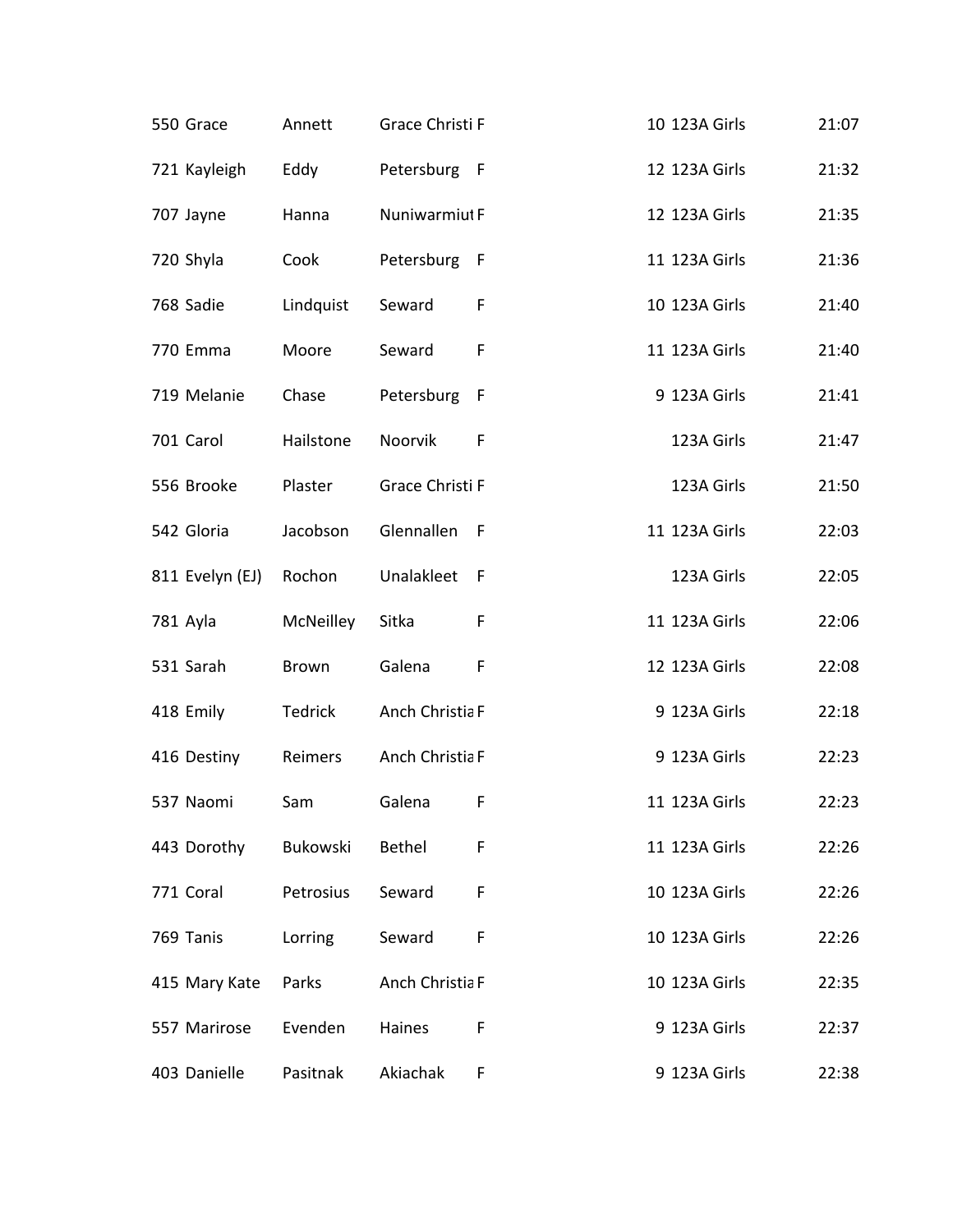| 579 Lillian   | Borromeo  | Hydaburg        | – F | 10 123A Girls | 22:39 |
|---------------|-----------|-----------------|-----|---------------|-------|
| 412 Ashley    | Fuller    | Anch Christia F |     | 10 123A Girls | 22:44 |
| 697 Starr     | Erickson  | Nome            | F   | 10 123A Girls | 22:49 |
| 402 Acacia    | Chingliak | Akiachak        | F   | 9 123A Girls  | 22:49 |
| 534 Kiana     | Korta     | Galena          | F   | 11 123A Girls | 22:50 |
| 535 Celest    | Kriska    | Galena          | F   | 9 123A Girls  | 22:51 |
| 780 Ella      | Lubin     | Sitka           | F   | 10 123A Girls | 22:52 |
| 698 Mary      | Fiskeaux  | Nome            | F   | 11 123A Girls | 22:53 |
| 765 Emma      | Armand    | Seward          | F   | 10 123A Girls | 22:53 |
| 684 Justina   | Fefelov   | Nikolaevsk      | - F | 9 123A Girls  | 23:03 |
| 614 Elaina    | Mack      | King Cove       | - F | 123A Girls    | 23:04 |
| 417 Ruth      | Sobek     | Anch Christia F |     | 10 123A Girls | 23:11 |
| 487 Alecia    | Barlow    | Craig           | F   | 12 123A Girls | 23:13 |
| 634 Henrietta | Nicholai  | Kuskokwim LF    |     | 12 123A Girls | 23:14 |
| 578 Grace     | Moore     | Hutchison F     |     | 11 123A Girls | 23:20 |
| 683 Elizabeth | Fefelov   | Nikolaevsk      | - F | 9 123A Girls  | 23:23 |
| 668 Laura     | Ekada     | Mt Edgecum F    |     | 11 123A Girls | 23:24 |
| 506 Hannah    | Berkoski  | Dillingham      | F   | 123A Girls    | 23:25 |
| 783 Sable     | Zellhuber | Sitka           | F   | 11 123A Girls | 23:25 |
| 533 Pearle    | Green     | Galena          | F   | 9 123A Girls  | 23:35 |
| 433 Brianna   | Hernandez | Ben Eielson F   |     | 11 123A Girls | 23:35 |
| 822 Bridget   | Nalam     | Unalaska        | F   | 123A Girls    | 23:36 |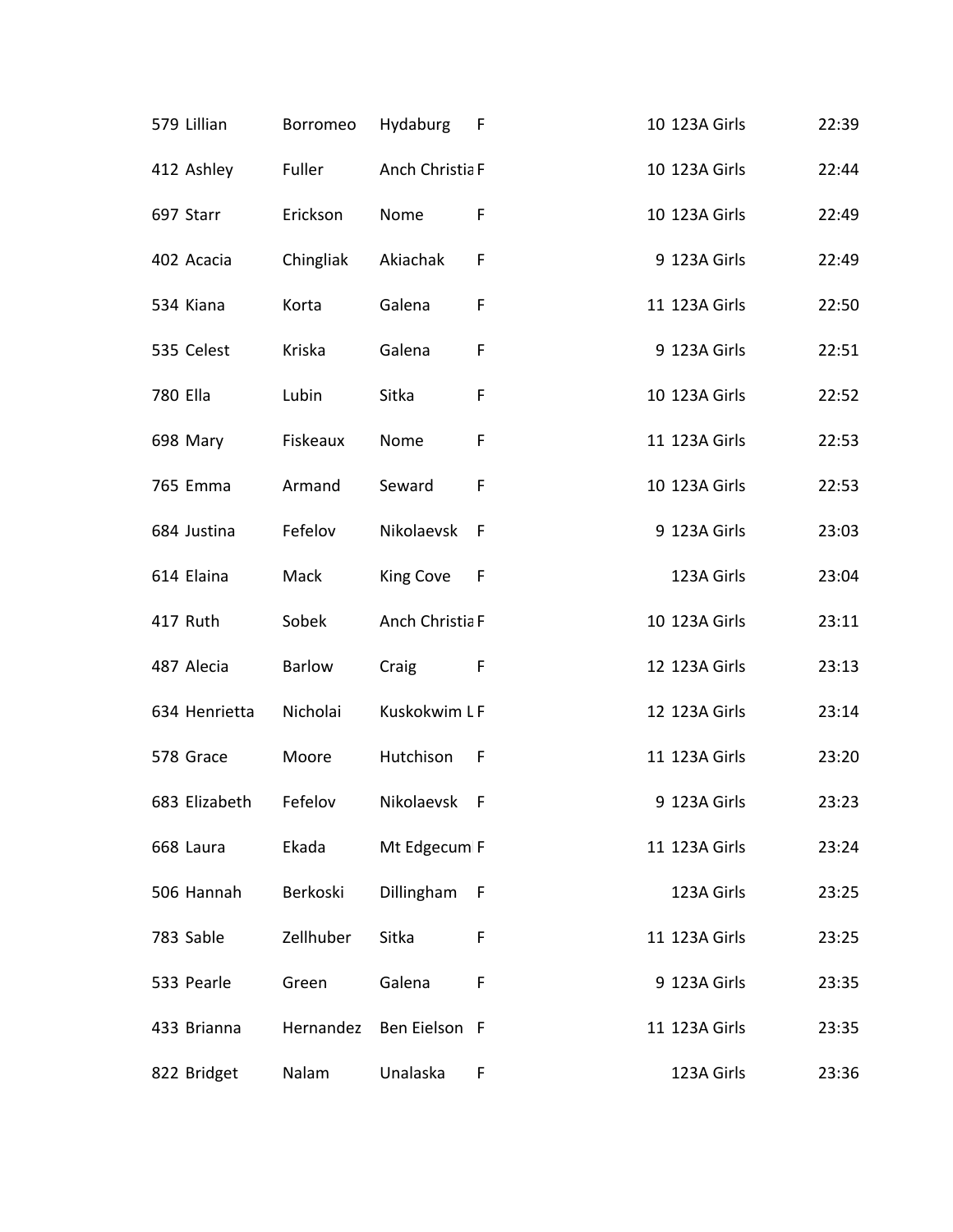| 456 Margaret   | Chayalkun           | Chevak             | F   | 123A Girls    | 23:37    |
|----------------|---------------------|--------------------|-----|---------------|----------|
| 425 Alexia     | Bankston            | <b>Barrow</b>      | F   | 9 123A Girls  | 23:38    |
| 676 Aquinnah   | Tremblay            | Nenana             | F   | 10 123A Girls | 23:39    |
| 532 Elizabeth  | Green               | Galena             | F   | 10 123A Girls | 23:40    |
| 732 Katelyn    | Johnson             | Port Alswortl F    |     | 123A Girls    | 23:41    |
| 488 Mary       | Colbert             | Craig              | F   | 12 123A Girls | 23:42    |
| 724 Meghyn     | Parker              | Petersburg         | F   | 9 123A Girls  | 23:45    |
| 823 Hailey     | Wilson              | Unalaska           | F   | 123A Girls    | 24:02:00 |
| 434 Jolie      | Lucas               | Ben Eielson F      |     | 10 123A Girls | 24:03:00 |
| 595 Jacqueline | Bennum              | Kake               | F   | 123A Girls    | 24:04:00 |
| 801 Celina     | Johnson             | St. Mary's         | F   | 123A Girls    | 24:05:00 |
| 723 Julia      | Murph               | Petersburg         | F   | 11 123A Girls | 24:08:00 |
| 536 Carlee     | Merriner            | Galena             | F   | 9 123A Girls  | 24:10:00 |
| 675 Areli      | Stringfellow Nenana |                    | F   | 10 123A Girls | 24:11:00 |
| 489 Pia        | Dinon               | Craig              | F   | 11 123A Girls | 24:11:00 |
| 696 Ava        | Earthman            | Nome               | F   | 9 123A Girls  | 24:13:00 |
| 766 Sophia     | Dow                 | Seward             | F   | 9 123A Girls  | 24:16:00 |
| 447 Sharon     | Hansen              | <b>Bristol Bay</b> | - F | 123A Girls    | 24:17:00 |
| 741 Esther     | Rivers              | Scammon Ba F       |     | 123A Girls    | 24:18:00 |
| 455 Naomi      | Brown               | Chevak             | F   | 123A Girls    | 24:18:00 |
| 500 Roxanne    | Marchuk             | Delta Junctio F    |     | 11 123A Girls | 24:19:00 |
| 631 Alanna     | Conwell             | Kotzebue           | F   | 123A Girls    | 24:25:00 |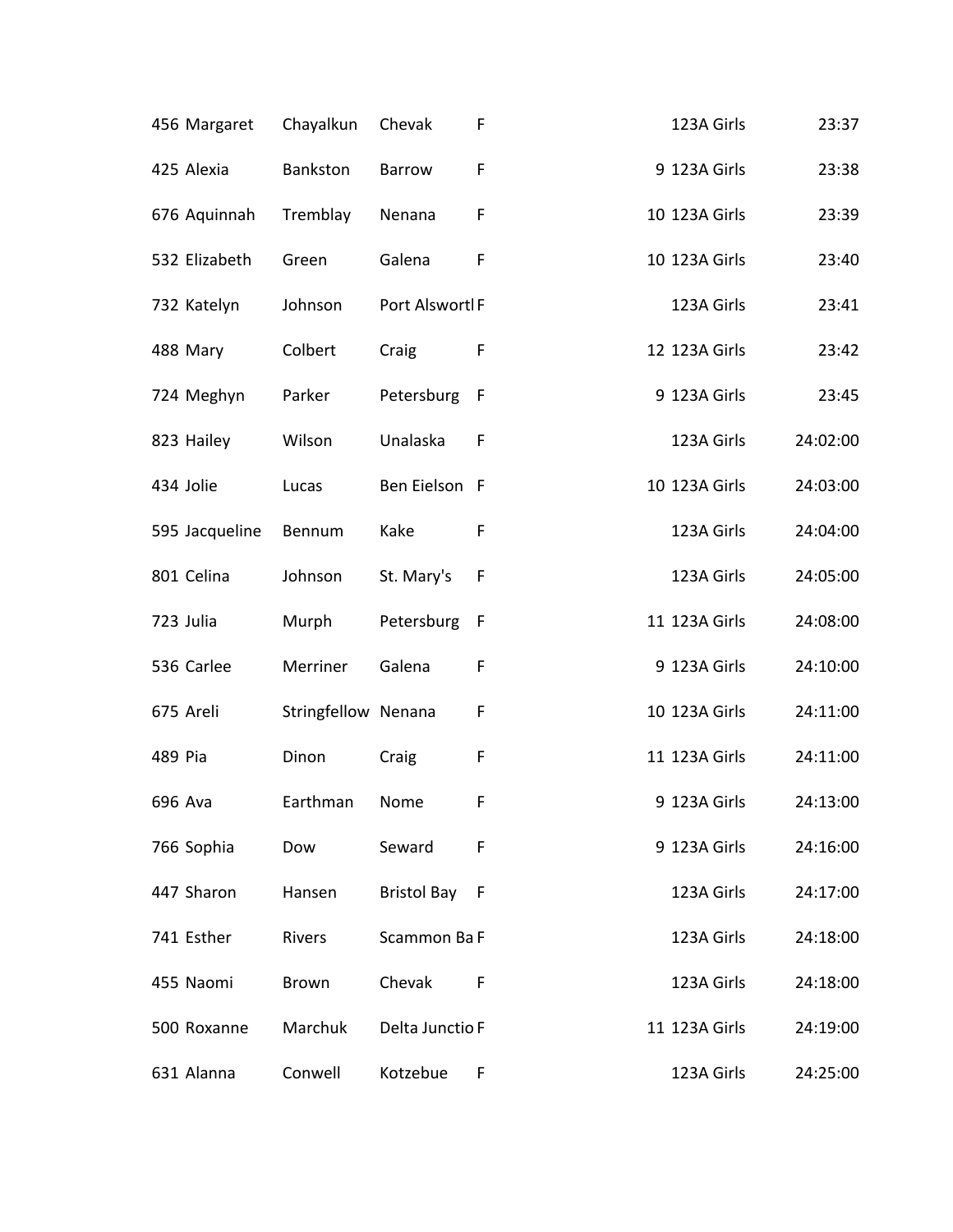| 441 Lindsey   | Beans-Polk       | Bethel          | F            | 9 123A Girls  | 24:26:00 |
|---------------|------------------|-----------------|--------------|---------------|----------|
| 430 Sara      | Wolgemuth Barrow |                 | F            | 10 123A Girls | 24:27:00 |
| 499 Alyssa    | Klein            | Delta Junctio F |              | 9 123A Girls  | 24:31:00 |
| 818 Julieanne | <b>Berikoff</b>  | Unalaska        | $\mathsf{F}$ | 123A Girls    | 24:34:00 |
| 446 Anna      | Hansen           | Bristol Bay F   |              | 123A Girls    | 24:35:00 |
| 717 Reann     | Lincoln          | Paul T Albert F |              | 10 123A Girls | 24:36:00 |
| 705 Dominque  | Ekak             | Nunamiut        | – F          | 123A Girls    | 24:36:00 |
| 679 Kara      | Andrew           | New Stuyahc F   |              | 123A Girls    | 24:40:00 |
| 800 LuAnn     | Niksik           | St Michael F    |              | 123A Girls    | 24:44:00 |
| 736 Kiah      | Charlie          | Scammon Ba F    |              | 123A Girls    | 24:46:00 |
| 413 Makenzie  | Hofacker         | Anch Christia F |              | 9 123A Girls  | 24:56:00 |
| 819 Mercedez  | Caudillo         | Unalaska        | F            | 123A Girls    | 24:57:00 |
| 632 Moira     | Sheldon          | Kotzebue        | F            | 123A Girls    | 24:59:00 |
| 491 Aspen     | Hansen           | Craig           | F            | 12 123A Girls | 25:00:00 |
| 688 Miah      | Wolfe            | Noatak          | F            | 123A Girls    | 25:00:00 |
| 716 Amanda    | Kanrilak         | Paul T Albert F |              | 9 123A Girls  | 25:03:00 |
| 659 Hayley    | Michel           | Monroe Cath F   |              | 12 123A Girls | 25:10:00 |
| 404 Schenia   | Wassilie         | Akiachak        | F            | 9 123A Girls  | 25:14:00 |
| 453 Charity   | Boyscout         | Chevak          | F            | 123A Girls    | 25:24:00 |
| 508 Jean      | Krause           | Dillingham      | F            | 123A Girls    | 25:25:00 |
| 740 Eileen    | Kasayuli         | Scammon Ba F    |              | 123A Girls    | 25:27:00 |
| 454 Tyra      | Brown            | Chevak          | F            | 123A Girls    | 25:29:00 |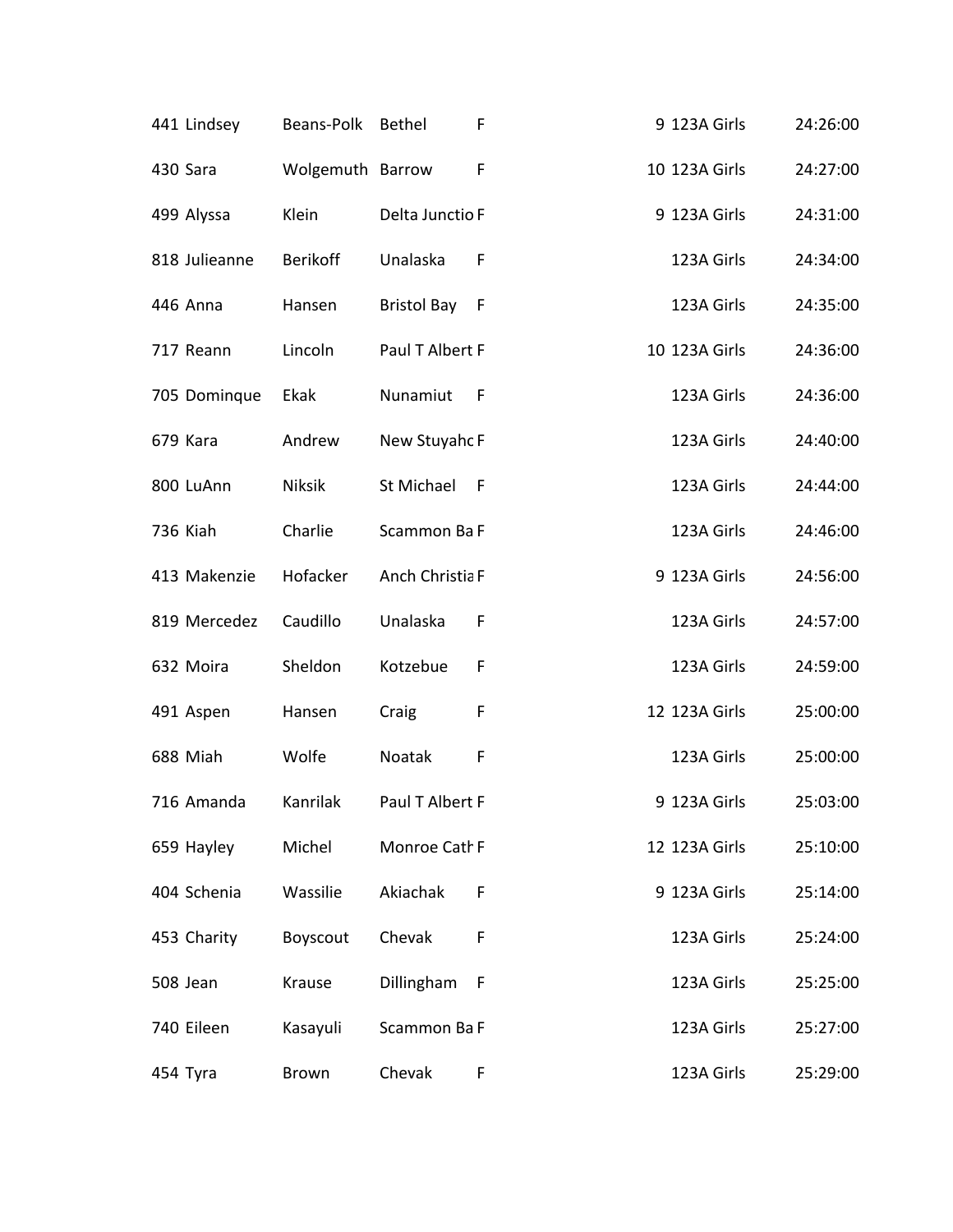| 660 Shannon   | <b>Stevens</b>    | <b>Mountain Vil F</b> |   | 123A Girls    | 25:29:00 |
|---------------|-------------------|-----------------------|---|---------------|----------|
| 442 Brittney  | Boney             | <b>Bethel</b>         | F | 12 123A Girls | 25:35:00 |
| 445 Amber     | Wade              | <b>Bethel</b>         | F | 12 123A Girls | 25:36:00 |
| 722 Eva       | Lenhard           | Petersburg F          |   | 10 123A Girls | 25:41:00 |
| 782 Olivia    | Wilcox            | Sitka                 | F | 10 123A Girls | 25:45:00 |
| 497 Keely     | Harris            | Delta Junctio F       |   | 10 123A Girls | 25:50:00 |
| 700 Daynon    | Medlin            | Nome                  | F | 10 123A Girls | 25:51:00 |
| 861 Anjoli    | Agloinga          | White Moun F          |   | 123A Girls    | 25:54:00 |
| 695 Mallory   | Conger            | Nome                  | F | 9 123A Girls  | 25:58:00 |
| 427 Chloe     | Mongoyak-B Barrow |                       | F | 11 123A Girls | 26:00:00 |
| 743 Laura     | Ramoth            | Selawik               | F | 123A Girls    | 26:03:00 |
| 426 Rebecca   | Masterson         | Barrow                | F | 12 123A Girls | 26:08:00 |
| 651 Nelliann  | Smith             | Lewis Angap: F        |   | 10 123A Girls | 26:08:00 |
| 672 Shana     | Esmailka          | Nenana                | F | 11 123A Girls | 26:21:00 |
| 507 Cate      | Gomez             | Dillingham            | F | 123A Girls    | 26:23:00 |
| 735 Abi       | Vose              | Sand Point            | F | 123A Girls    | 26:37:00 |
| 734 Brittney  | Gardner           | Sand Point F          |   | 123A Girls    | 26:41:00 |
| 680 Kiara     | Kapotak           | New Stuyahc F         |   | 123A Girls    | 26:48:00 |
| 742 Kenni     | Ulak              | Scammon Ba F          |   | 123A Girls    | 26:54:00 |
| 820 Taylor    | Holman            | Unalaska              | F | 123A Girls    | 27:22:00 |
| 728 Stephanie | Lane              | Point Lay             | F | 9 123A Girls  | 27:27:00 |
| 685 Isabelle  | Hickman           | Nikolaevsk            | F | 9 123A Girls  | 27:33:00 |